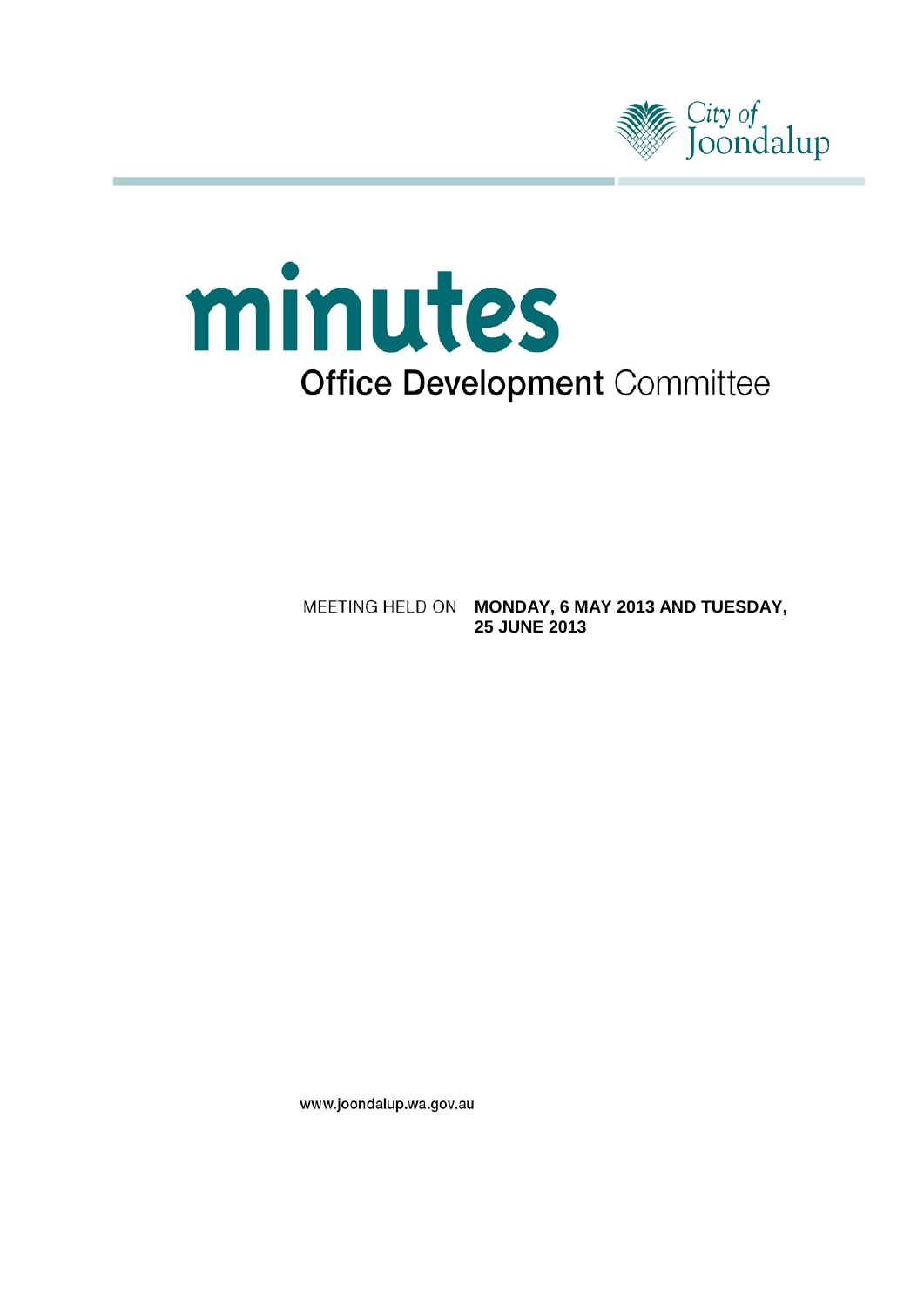# **TABLE OF CONTENTS**

| Item No        | <b>Title</b>                                                                                                                                   | Page No        |
|----------------|------------------------------------------------------------------------------------------------------------------------------------------------|----------------|
|                | <b>Declaration of Opening</b>                                                                                                                  | 3              |
|                | <b>Public Question Time</b>                                                                                                                    | 4              |
|                | <b>Public Statement Time</b>                                                                                                                   | 4              |
|                | Apologies/Leave of absence                                                                                                                     | 4              |
|                | <b>Confirmation of Minutes</b>                                                                                                                 | 4              |
|                | Announcements by the Presiding Member without discussion                                                                                       | 4              |
|                | <b>Declarations of Interest</b>                                                                                                                | 4              |
|                | Identification of matters for which the meeting may sit behind<br>closed doors                                                                 | 5              |
|                | Petitions and deputations                                                                                                                      | 5              |
| 1              | Reports<br>- Joondalup City Centre<br>Commercial<br>Office<br>Confidential                                                                     | $\overline{7}$ |
|                | Development - Expression<br>of<br>Interest:<br>Commercial/Office<br>Development on City Owned Property - [103036]                              | 8              |
| $\overline{2}$ | Confidential<br>- Expression of Interest:<br>Commercial/Office<br>Development on City owned Property - Respondent Clarifications -<br>[103036] | 13             |
|                | Motions of which previous notice has been given                                                                                                | 16             |
|                | Requests for Reports for future consideration                                                                                                  | 16             |
|                | Closure                                                                                                                                        | 16             |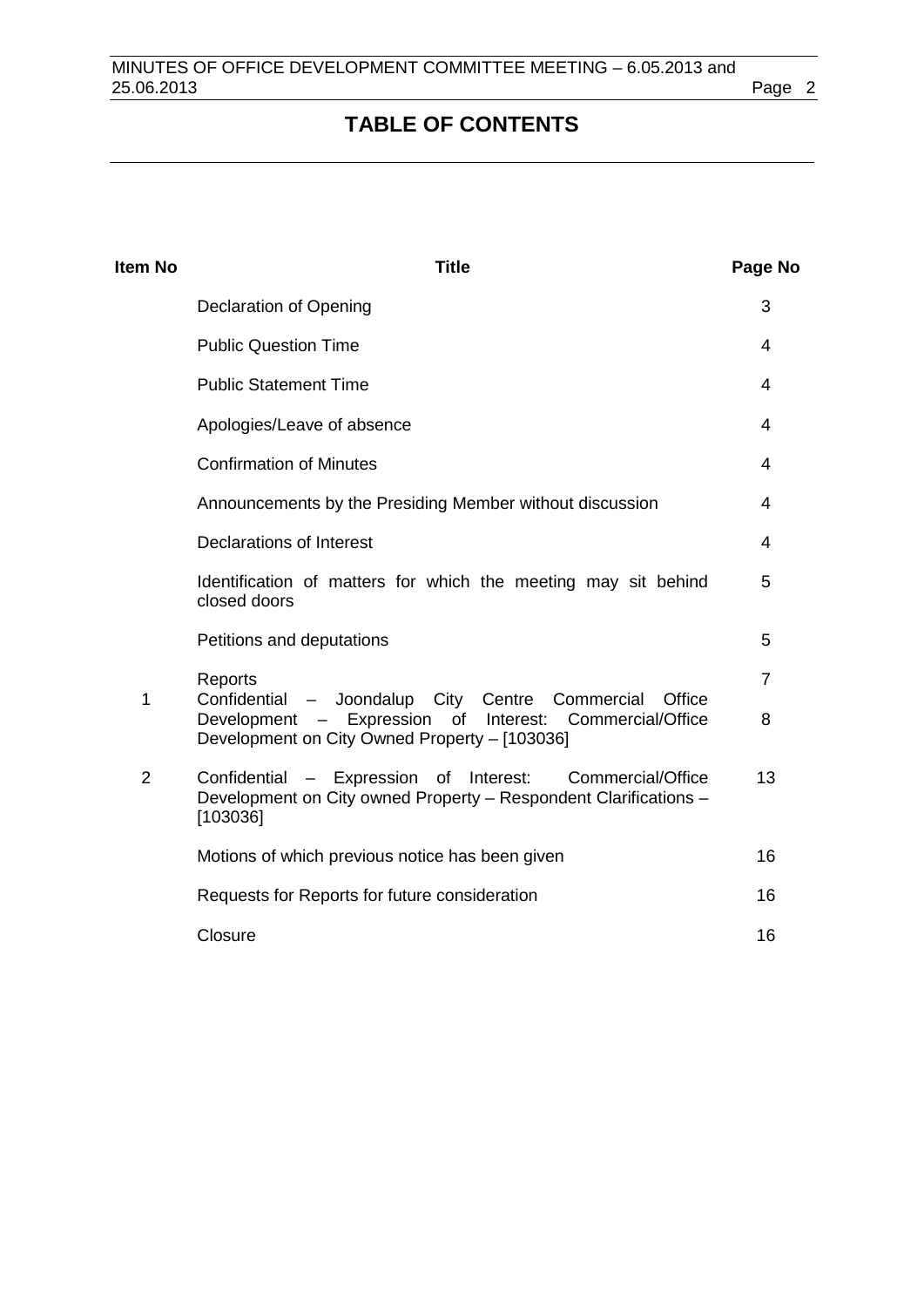# **CITY OF JOONDALUP**

# **MINUTES OF THE OFFICE DEVELOPMENT COMMITTEE MEETING HELD IN CONFERENCE ROOM 1, JOONDALUP CIVIC CENTRE, BOAS AVENUE, JOONDALUP ON MONDAY, 6 MAY 2013 AND TUESDAY, 25 JUNE 2013.**

# **ATTENDANCE**

# **Committee Members:**

Mayor Troy Pickard *Presiding Member* **Deputising for Cr Kerry Hollywood** Cr Liam Gobbert<br>Cr Tom McLean, JP Absent from 11.00am to 11.02am Mr Garry Hunt, Chief Executive Officer Ms Dale Page, Director Planning and Community Development

# **Officers:**

Mrs Lesley Taylor

Mr Mike Tidy<br>
Mr Blianault Olivier
Manager City Projects<br>
Manager City Projects Manager City Projects Mr Brad Sillence Manager Governance Ms Genevieve Hunter<br>
Mrs Lesley Taylor<br>
Governance Officer

# **Guests:**

Mr Simon Moen Technical Advisor, Partner - Jackson McDonald Lawyers<br>Mr Gary Gliddon Probity Advisory, Braxford Consultancy Pty Ltd Probity Advisory, Braxford Consultancy Pty Ltd Mr Jason Willoughby Willoughby Property Ltd

# In Attendance in relation to Item 1

Devwest Group Pty Ltd *from 9.05am to 9.48am* Georgiou Group Pty Ltd *from 9.51am to 10.23am* Seven Capital (Perth) Pty Ltd *from 10.27am to 11.00am*

# <span id="page-2-0"></span>**DECLARATION OF OPENING**

The Presiding Member declared the meeting open at 9.05am.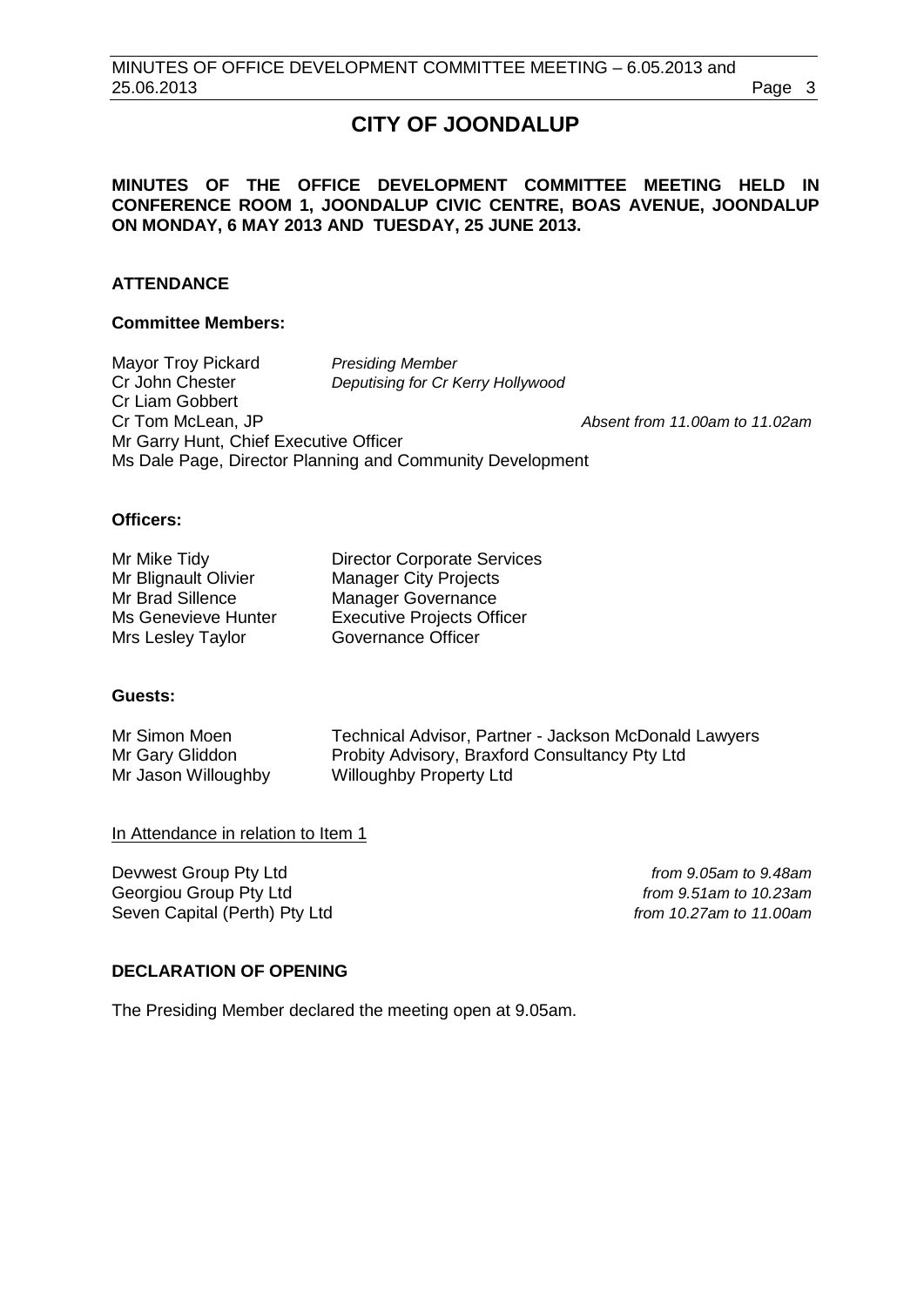# <span id="page-3-0"></span>**PUBLIC QUESTION TIME**

Nil.

# <span id="page-3-1"></span>**PUBLIC STATEMENT TIME**

Nil.

# <span id="page-3-2"></span>**APOLOGIES/LEAVE OF ABSENCE**

#### **Leave of Absence previously approved**

| Cr Kerry Hollywood   | 1 May to 26 May 2013 inclusive.  |
|----------------------|----------------------------------|
| Cr Mike Norman       | 4 May to 11 May 2013 inclusive.  |
| Cr Brian Corr        | 19 May to 23 May 2013 inclusive. |
| Cr Russ Fishwick, JP | 19 May to 23 May 2013 inclusive. |

# <span id="page-3-3"></span>**CONFIRMATION OF MINUTES**

# MINUTES OF THE OFFICE DEVELOPMENT COMMITTEE MEETING HELD ON 8 OCTOBER 2012

**MOVED Mr Hunt, SECONDED Cr Gobbert that the minutes of the meeting of the Office Development Committee held on 8 October 2012 be confirmed as a true and correct record.**

# **The Motion was Put and CARRIED (6/0)**

**In favour of the Motion:** Mayor Pickard, Crs Chester, Gobbert, McLean, Mr Hunt and Ms Page.

# <span id="page-3-4"></span>**ANNOUNCEMENTS BY THE PRESIDING MEMBER WITHOUT DISCUSSION**

Nil.

# <span id="page-3-5"></span>**DECLARATIONS OF INTEREST**

# **Disclosure of Financial Interest/Proximity Interest**

Nil.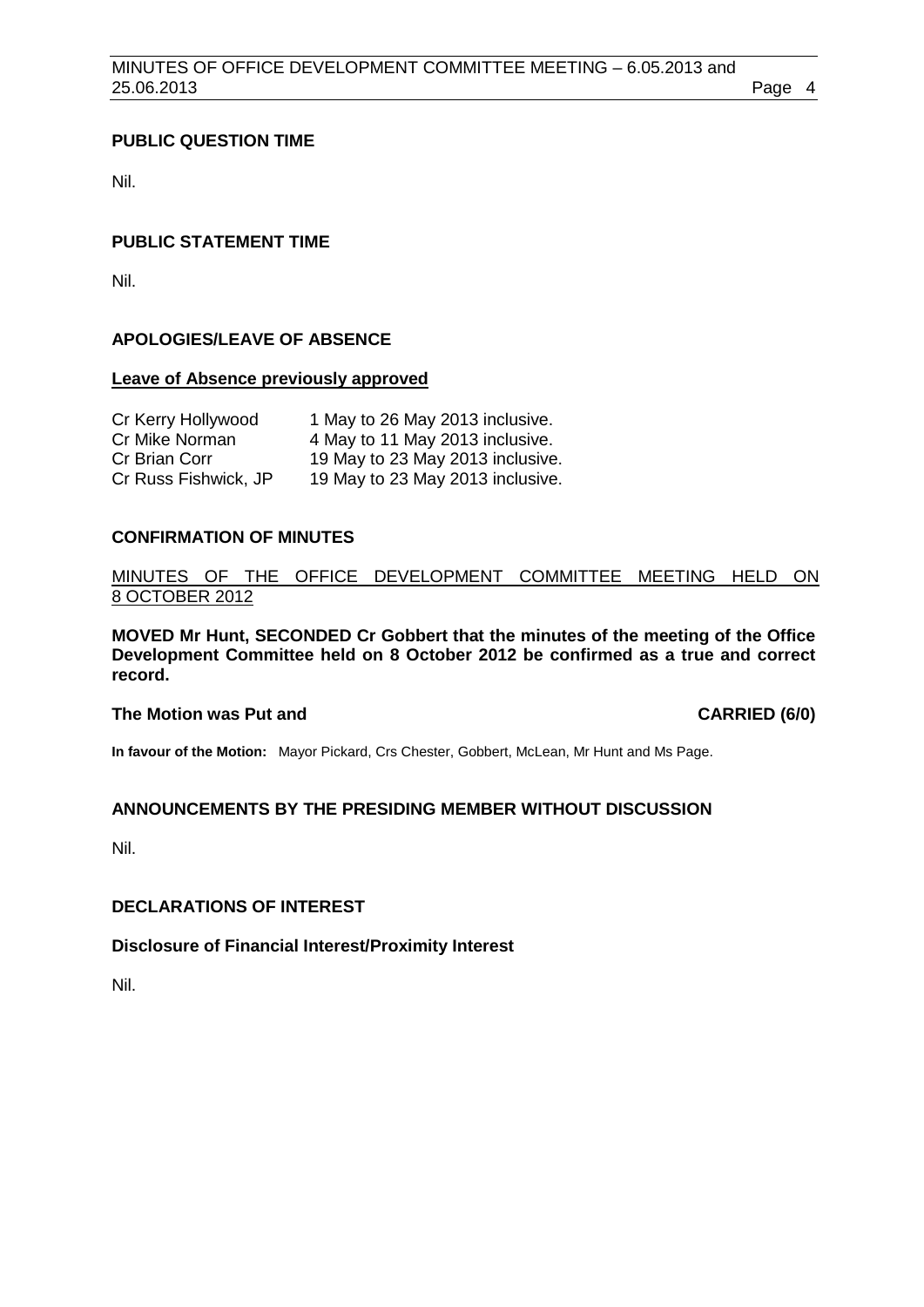# **Disclosure of interest affecting impartiality**

Elected Members (in accordance with Regulation 11 of the *Local Government [Rules of Conduct] Regulations 2007)* and employees (in accordance with the Code of Conduct) are required to declare any interest that may affect their impartiality in considering a matter. This declaration does not restrict any right to participate in or be present during the decisionmaking process. The Elected Member/employee is also encouraged to disclose the nature of the interest.

| <b>Name/Position</b>      | <b>Cr Tom McLean, JP</b>                                        |  |
|---------------------------|-----------------------------------------------------------------|--|
| <b>Item No./Subject</b>   | Item 1 - Confidential - Joondalup City Centre Commercial Office |  |
|                           | Development - Expression of Interest: Commercial/Office         |  |
|                           | Development on City Owned Property                              |  |
| <b>Nature of interest</b> | Interest that may affect impartiality.                          |  |
| <b>Extent of Interest</b> | The Construction Manager of Probuild (Devwest) is a personal    |  |
|                           | friend.                                                         |  |

| <b>Name/Position</b>      | Mr Garry Hunt, Chief Executive Officer                                                                                                                                                                                                                                                                                                        |  |  |
|---------------------------|-----------------------------------------------------------------------------------------------------------------------------------------------------------------------------------------------------------------------------------------------------------------------------------------------------------------------------------------------|--|--|
| Item No./Subject          | Item 1 - Confidential - Joondalup City Centre Commercial Office                                                                                                                                                                                                                                                                               |  |  |
|                           | Development - Expression of Interest: Commercial/Office                                                                                                                                                                                                                                                                                       |  |  |
|                           | Development on City Owned Property                                                                                                                                                                                                                                                                                                            |  |  |
| <b>Nature of interest</b> | Interest that may affect impartiality.                                                                                                                                                                                                                                                                                                        |  |  |
| <b>Extent of Interest</b> | Some of the companies that have submitted in the Expression of<br>Interest (EOI) are known to the Chief Executive Officer from<br>previous City business - DORIC (Builders), Hassel (Architects),<br>Clayton Utz (Lawyers), TPG (Planners), Wood and Grieve<br>(Engineers), Squire Sanders (Lawyers) and Jones Coulter Young<br>(Architects). |  |  |

| <b>Name/Position</b>      | Ms Dale Page, Director Planning and Community                   |  |  |
|---------------------------|-----------------------------------------------------------------|--|--|
|                           | <b>Development</b>                                              |  |  |
| <b>Item No./Subject</b>   | Item 1 - Confidential - Joondalup City Centre Commercial Office |  |  |
|                           | Development - Expression of Interest: Commercial/Office         |  |  |
|                           | Development on City Owned Property                              |  |  |
| <b>Nature of interest</b> | Interest that may affect impartiality.                          |  |  |
| <b>Extent of Interest</b> | Ms Page's brother works for Probuild – part of the Devwest      |  |  |
|                           | proposal.                                                       |  |  |

# <span id="page-4-0"></span>**IDENTIFICATION OF MATTERS FOR WHICH THE MEETING MAY SIT BEHIND CLOSED DOORS**

Item 1 Confidential – Joondalup City Centre Commercial Office Development – Expression of Interest: Commercial/Office Development on City Owned Property.

# <span id="page-4-1"></span>**PETITIONS AND DEPUTATIONS**

Nil.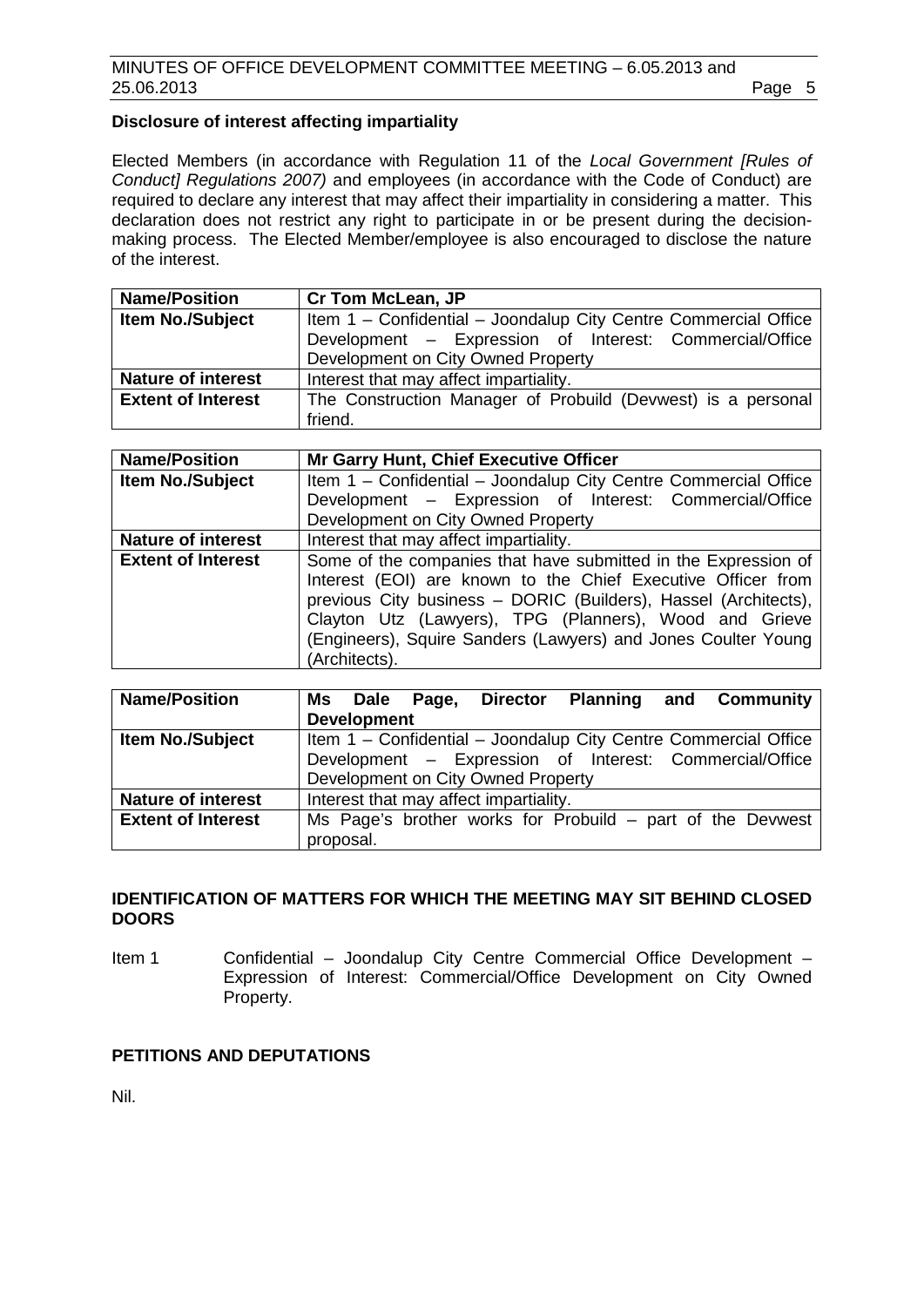# **MOTION TO GO BEHIND CLOSED DOORS – [08122]**

**MOVED Cr Chester, SECONDED Cr McLean that the Office Development Committee:**

- **1 in accordance with sections 5.23(2)(c) and 5.23(2)(e)(iii) of the** *Local Government Act 1995* **and Clause 67 of the City's** *Standing Orders Local Law 2005***, RESOLVES to close the meeting to members of the public to consider the following items:**
	- **Item 1, Confidential - Joondalup City Centre Commercial Office Development – Expression of Interest: Commercial/Office Development on City Owned Property as it relates to:**
		- **a contract entered into, or which may be entered into, by the local government and which relates to a matter to be discussed at the meeting;**
		- **information about the business, professional, commercial or financial affairs of a person;**
- **2 PERMITS the following employees and persons to remain in the meeting room during discussion on Item 1, Confidential - Joondalup City Centre Commercial Office Development – Expression of Interest: Commercial/Office Development on City Owned Property while the meeting is sitting behind closed doors as detailed in Part 1 above:**
	- **Director Corporate Services, Mr Mike Tidy;**
	- **Manager City Projects, Mr Blignault Olivier;**
	- **Manager Governance, Mr Brad Sillence;**
	- **Executive Projects Officer, Ms Genevieve Hunter;**
	- **Governance Officer, Mrs Lesley Taylor;**
	- **Jackson McDonald Lawyers, Mr Simon Moen;**
	- **Braxford Consultancy Pty Ltd, Mr Gary Gliddon;**
	- **Willoughby Property Ltd, Mr Jason Willoughby.**

# **The Motion was Put and CARRIED (6/0)**

**In favour of the Motion:** Mayor Pickard, Crs Chester, Gobbert, McLean, Mr Hunt and Ms Page.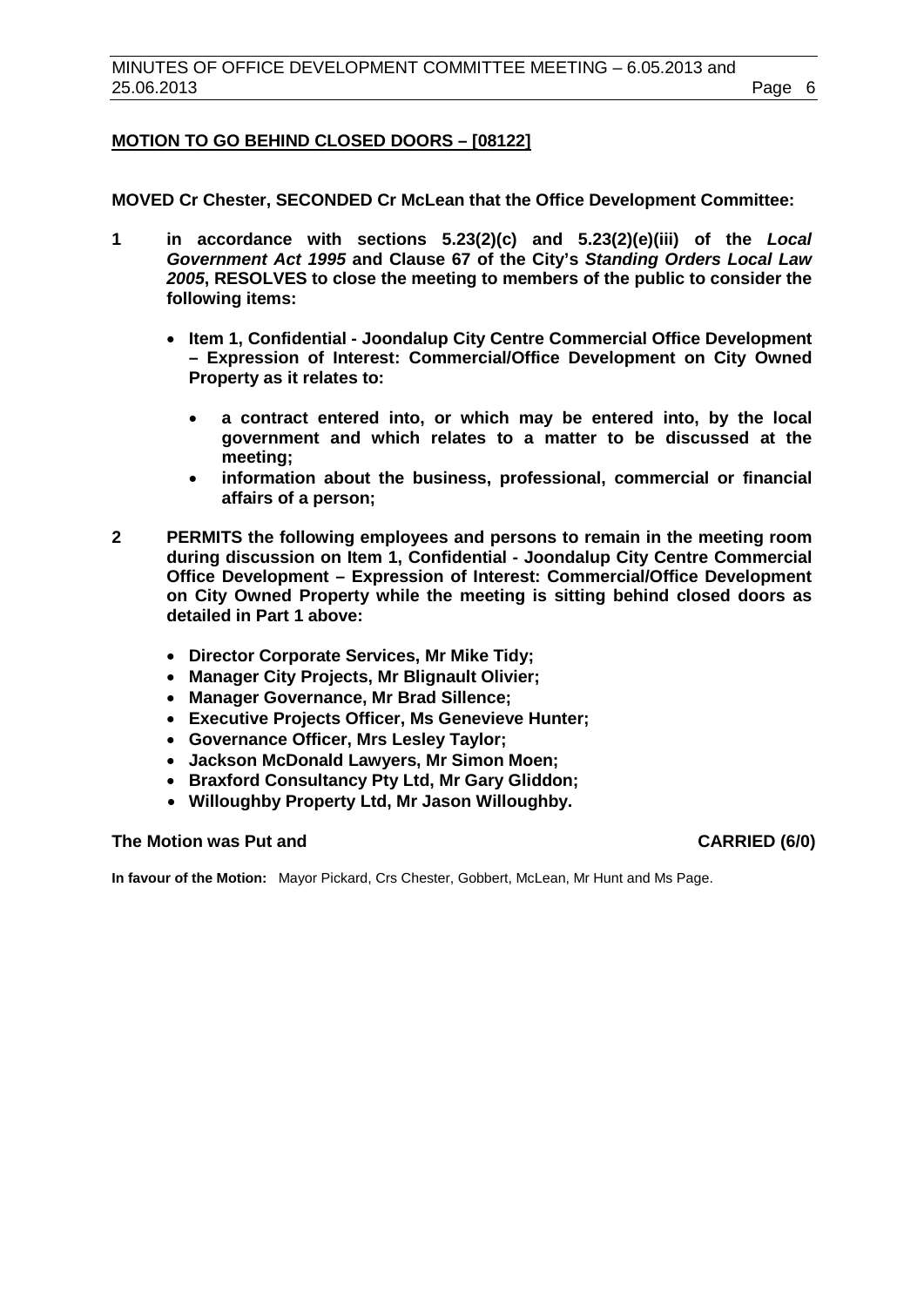# <span id="page-6-0"></span>**REPORTS**

# **Disclosures of interest affecting impartiality**

| <b>Name/Position</b>      | <b>Cr Tom McLean, JP</b>                                        |
|---------------------------|-----------------------------------------------------------------|
| <b>Item No/Subject</b>    | Item 1 - Confidential - Joondalup City Centre Commercial Office |
|                           | Development - Expression of Interest: Commercial/Office         |
|                           | Development on City Owned Property                              |
| <b>Nature of interest</b> | Interest that may affect impartiality.                          |
| <b>Extent of Interest</b> | The Construction Manager of Probuild (DevWest) is a personal    |
|                           | friend.                                                         |

| <b>Name/Position</b>      | Mr Garry Hunt, Chief Executive Officer                                                                                                                                                                                                                                                                                                        |
|---------------------------|-----------------------------------------------------------------------------------------------------------------------------------------------------------------------------------------------------------------------------------------------------------------------------------------------------------------------------------------------|
| Item No/Subject           | Item 1 - Confidential - Joondalup City Centre Commercial Office                                                                                                                                                                                                                                                                               |
|                           | Development - Expression of Interest: Commercial/Office                                                                                                                                                                                                                                                                                       |
|                           | Development on City Owned Property                                                                                                                                                                                                                                                                                                            |
| <b>Nature of interest</b> | Interest that may affect impartiality.                                                                                                                                                                                                                                                                                                        |
| <b>Extent of Interest</b> | Some of the companies that have submitted in the Expression of<br>Interest (EOI) are known to the Chief Executive Officer from<br>previous City business - DORIC (Builders), Hassel (Architects),<br>Clayton Utz (Lawyers), TPG (Planners), Wood and Grieve<br>(Engineers), Squire Sanders (Lawyers) and Jones Coulter Young<br>(Architects). |

| <b>Name/Position</b>      | Page, Director Planning and Community<br>Ms Dale                |  |  |
|---------------------------|-----------------------------------------------------------------|--|--|
|                           | <b>Development</b>                                              |  |  |
| Item No/Subject           | Item 1 - Confidential - Joondalup City Centre Commercial Office |  |  |
|                           | Development - Expression of Interest: Commercial/Office         |  |  |
|                           | Development on City Owned Property                              |  |  |
| <b>Nature of interest</b> | Interest that may affect impartiality.                          |  |  |
| <b>Extent of Interest</b> | Ms Page's brother works for Probuild – part of the Devwest      |  |  |
|                           | proposal.                                                       |  |  |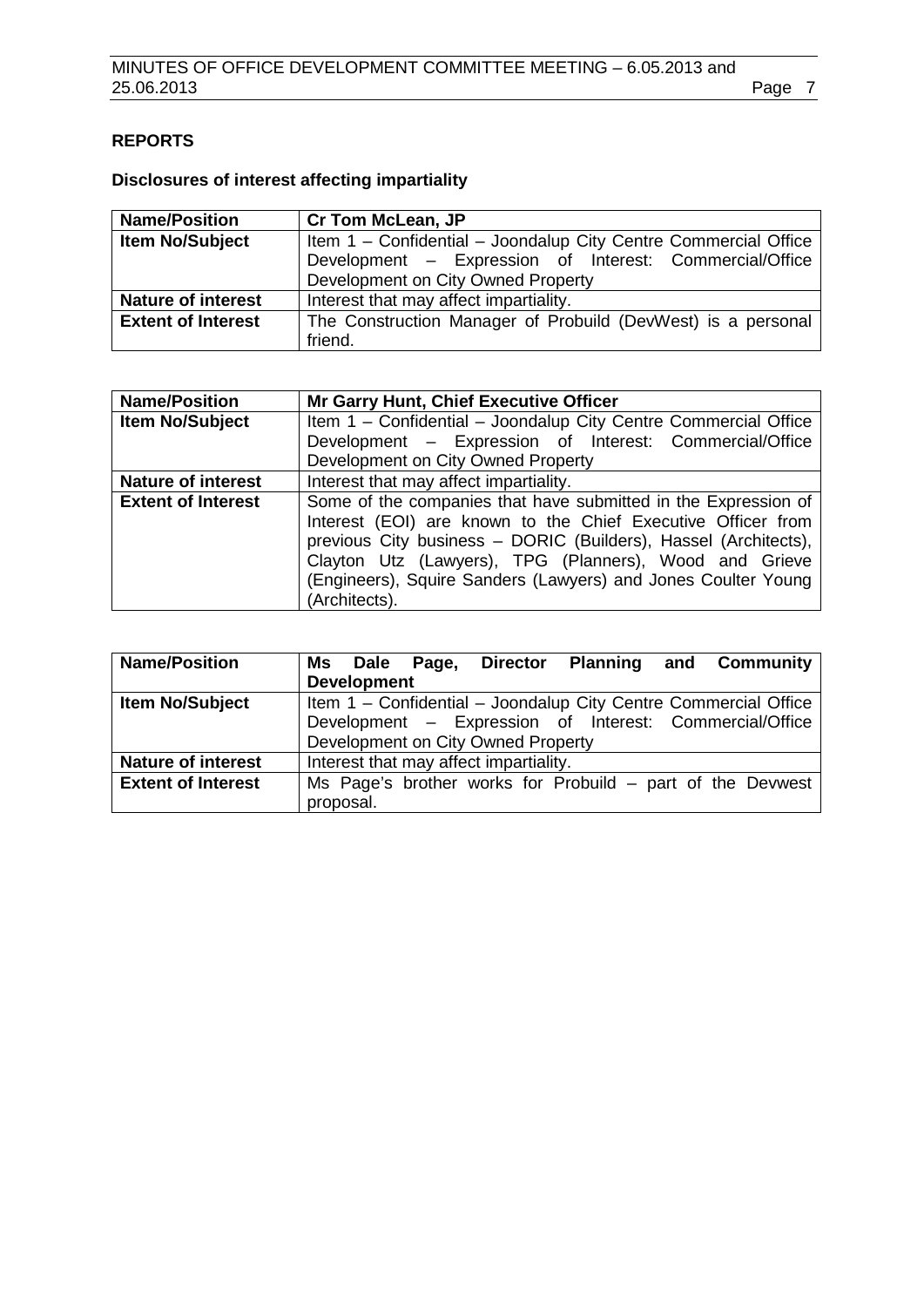# <span id="page-7-0"></span>**ITEM 1 CONFIDENTIAL - JOONDALUP CITY CENTRE COMMERCIAL OFFICE DEVELOPMENT - EXPRESSION OF INTEREST: COMMERCIAL/OFFICE DEVELOPMENT ON CITY OWNED PROPERTY**

| <b>WARD</b>                           | <b>North</b>                                                                                 |                                                                                                                                                                                                                                                                                                                                                               |  |
|---------------------------------------|----------------------------------------------------------------------------------------------|---------------------------------------------------------------------------------------------------------------------------------------------------------------------------------------------------------------------------------------------------------------------------------------------------------------------------------------------------------------|--|
| <b>RESPONSIBLE</b><br><b>DIRECTOR</b> | Mr Mike Tidy<br><b>Corporate Services</b>                                                    |                                                                                                                                                                                                                                                                                                                                                               |  |
| <b>FILE NUMBER</b>                    | 103036, 101515                                                                               |                                                                                                                                                                                                                                                                                                                                                               |  |
| <b>ATTACHMENTS</b>                    | Attachment 1<br>Attachment 2<br>Attachment 3<br>Attachment 4<br>Attachment 5<br>Attachment 6 | Expression of Interest: Commercial/Office<br>Development on City owned Property<br><b>Evaluation Plan</b><br>Summary of the outcome of the evaluation<br>process<br>Technical advice - Willoughby Property<br>Group<br>Summary of technical advice - Jackson<br>McDonald<br>Profiles of technical advisors: Willoughby<br>Property Group and Jackson McDonald |  |
|                                       |                                                                                              | (Please Note: These attachments are confidential and will<br>appear in the official Minute Book only)                                                                                                                                                                                                                                                         |  |
| <b>AUTHORITY / DISCRETION</b>         | Council (that is for 'noting').                                                              | Information – includes items provided to Council for<br>information purposes only that do not require a decision of                                                                                                                                                                                                                                           |  |

This report is confidential in accordance with sections 5.23(2)(c) and 5.23(2)(e)(iii) of the *Local Government Act 1995*, which also permits the meeting to be closed to the public for business relating to the following:

- *A contract entered into, or which may be entered into, by the local government and which relates to a matter to be discussed at the meeting;*
- *Information about the business, professional, commercial or financial affairs of a person.*

A full report was provided to Elected Members under separate cover. The report is not for publication.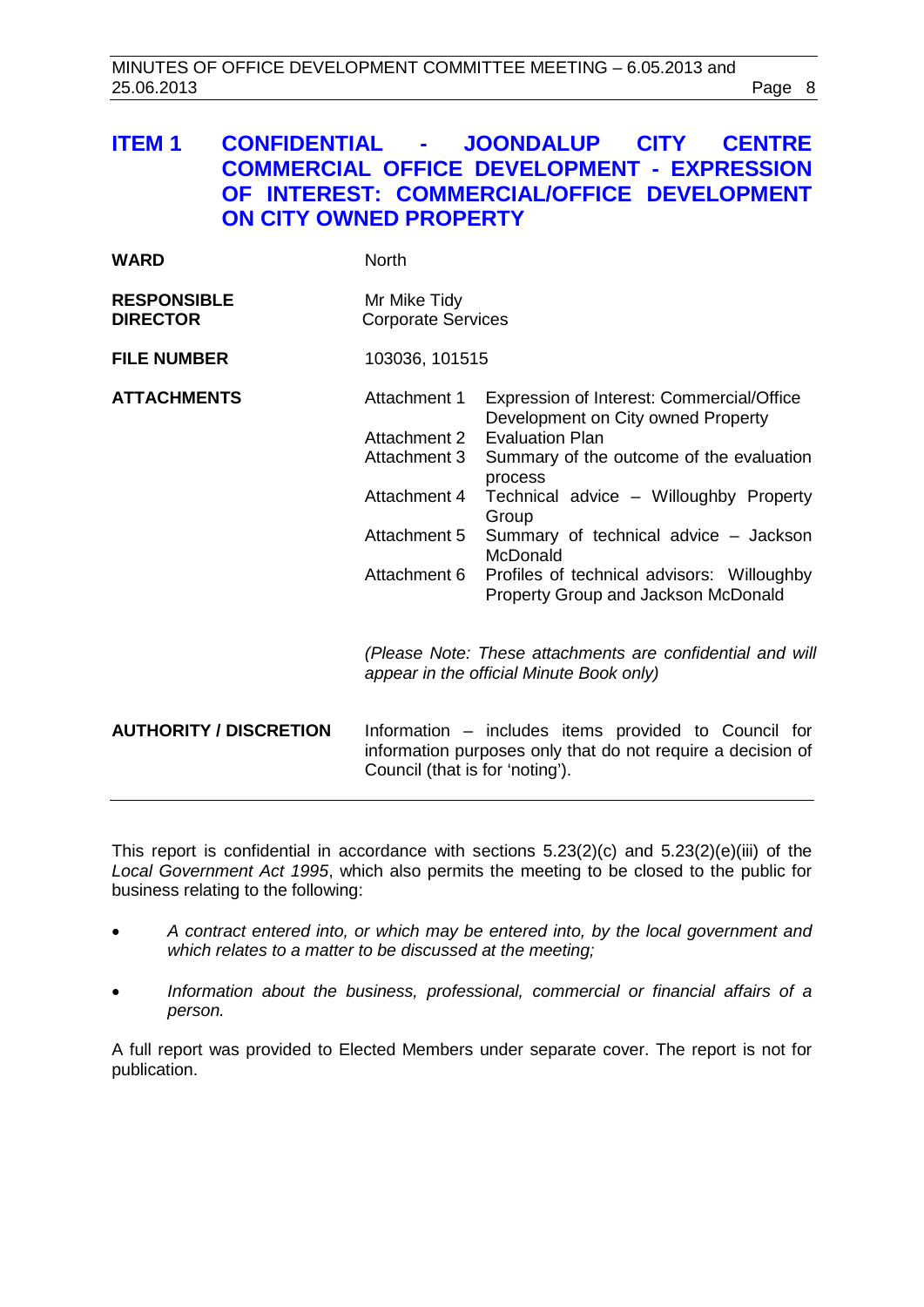Presentations were given by the three proponents in the following order:

- Devwest Group Pty Ltd
- Georgiou Group Pty Ltd
- Seven Capital (Perth) Pty Ltd

*Representatives of Devwest Group Pty Ltd entered the room at 9.05am and left at 9.48am.*

*Representatives of Georgiou Group Pty Ltd entered the room at 9.51am and left at 10.23am.*

*Representatives of Seven Capital (Perth) Pty Ltd entered the room at 10.27am and left at 11.00am.*

*Cr McLean left the room at 11.00am and returned at 11.02am.*

# **OFFICER'S RECOMMENDATION**

That the Office Development Committee NOTES the results of the Expression of Interest: Commercial/Office Development on City owned Property evaluation process.

**MOVED Cr McLean, SECONDED Cr Gobbert that the Office Development Committee:**

- **1 NOTES the results of the Expressions of Interest: Joondalup City Centre Commercial Office Development – Expression of Interest: Commercial/Office Development on City Owned Property;**
- **2 NOTES that formal presentations were received from:**
	- **2.1 Devwest Group Pty Ltd;**
	- **2.2 Georgiou Group Pty Ltd;**
	- **2.3 Seven Capital (Perth) Pty Ltd;**
- **3 REQUESTS further clarification and questions be posed to the three proponents as identified by the committee at the meeting;**
- **4 NOTES that a decision on the appointment of a proponent will not be made at this time in accordance with clauses 5.1 and 5.2 of the Expression of Interest documentation and that the time line to formally appoint a preferred proponent will be extended.**

# **The Motion was Put and CARRIED (6/0)**

**In favour of the Motion:** Mayor Pickard, Crs Chester, Gobbert, McLean, Mr Hunt and Ms Page.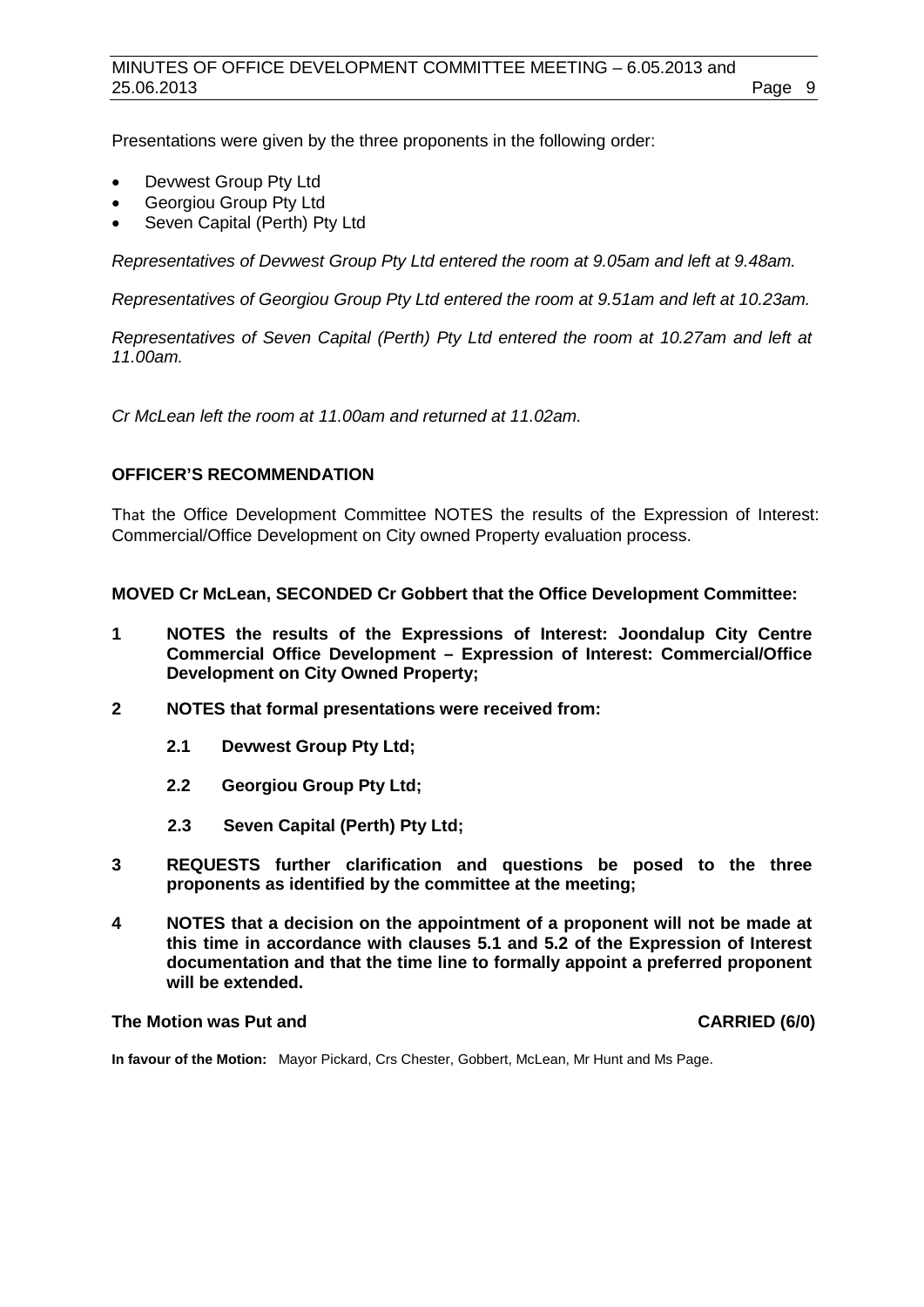# **PROCEDURAL MOTION – THAT THE MEETING BE ADJOURNED – [08122], [02154]**

# **MOVED Mr Hunt, SECONDED Cr Chester that the meeting be ADJOURNED until a date and time to be determined by the Presiding Member.**

# The Procedural Motion was Put and **CARRIED (6/0)**

**In favour of the Motion:** Mayor Pickard, Crs Chester, Gobbert, McLean, Mr Hunt and Ms Page.

The meeting **ADJOURNED** at 11.29am on Monday 6 May 2013 with the following committee members being present at that time:

> Mayor Troy Pickard Cr John Chester Cr Liam Gobbert Cr Tom McLean, JP Mr Garry Hunt Ms Dale Page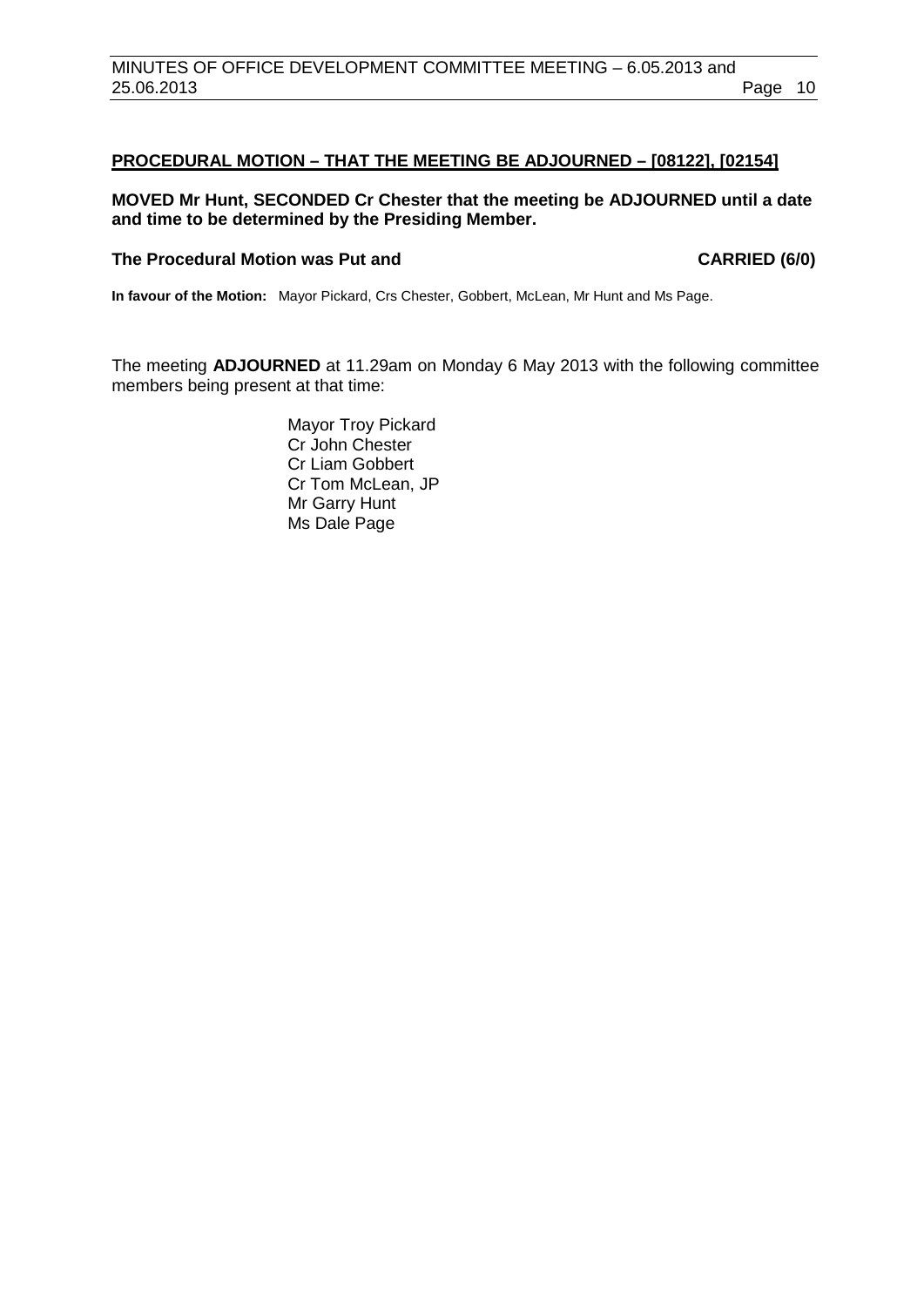# **RESUMPTION OF MEETING**

The Presiding Member declared the **Office Development Committee** meeting that commenced on Monday 6 May 2013 **RESUMED** at **1.05pm** on **Tuesday 25 June 2013**, the following persons being present:

# **ATTENDANCE**

# **Committee Members:**

Mayor Troy Pickard *Presiding Member* Cr Liam Gobbert Cr Kerry Hollywood Cr Tom McLean, JP *Absent from 2.23pm to 2.25pm* Mr Garry Hunt, Chief Executive Officer Ms Dale Page, Director Planning and Community Development *Absent from 3.58pm to 3.59pm*

# **Officers:**

| Mr Mike Tidy         | <b>Director Corporate Services</b> |                |
|----------------------|------------------------------------|----------------|
| Mr Blignault Olivier | <b>Manager City Projects</b>       |                |
| Mr Brad Sillence     | <b>Manager Governance</b>          |                |
| Mr Sean McLaughlin   | <b>Principal Legal Officer</b>     | from $3.57$ pm |
| Ms Genevieve Hunter  | <b>Executive Projects Officer</b>  |                |
| Mrs Lesley Taylor    | Governance Officer                 |                |
|                      |                                    |                |

# **Guests:**

| Mr Simon Moen       | Partner - Jackson McDonald Lawyers |                              |
|---------------------|------------------------------------|------------------------------|
| Mr Gary Gliddon     | Probity Advisory, Braxford         |                              |
|                     | Consultancy Pty Ltd                | Absent from 3.44pm to 3.47pm |
| Mr Jason Willoughby | <b>Willoughby Property Group</b>   |                              |

# In Attendance in relation to Item 2

Georgiou Group Pty Ltd *from 1.37pm to 2.17pm* Seven Capital (Perth) Pty Ltd *from 2.22pm to 2.54pm* Devwest Group Pty Ltd *from 2.55pm to 3.12pm*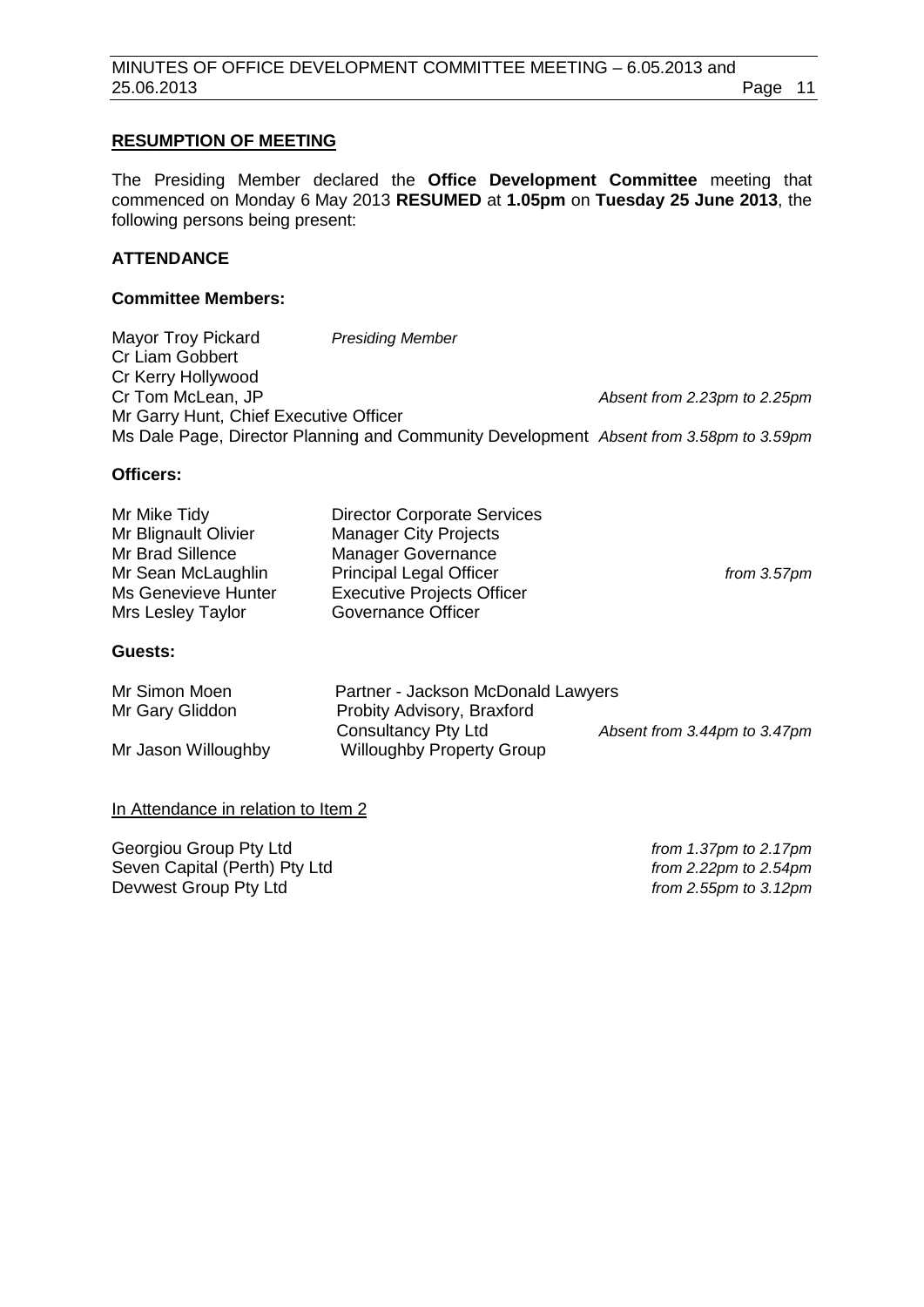# **DECLARATIONS OF INTEREST**

#### **Disclosure of Financial Interest/Proximity Interest**

Nil.

# **Disclosure of interest affecting impartiality**

Elected Members (in accordance with Regulation 11 of the *Local Government [Rules of Conduct] Regulations 2007)* and employees (in accordance with the Code of Conduct) are required to declare any interest that may affect their impartiality in considering a matter. This declaration does not restrict any right to participate in or be present during the decisionmaking process. The Elected Member/employee is also encouraged to disclose the nature of the interest.

| <b>Name/Position</b>      | <b>Mayor Troy Pickard</b>                                         |  |  |
|---------------------------|-------------------------------------------------------------------|--|--|
| <b>Item No./Subject</b>   | Item 2 - Confidential - Expression of Interest: Commercial/Office |  |  |
|                           | Development on City Owned Property - Respondent Clarifications.   |  |  |
| <b>Nature of interest</b> | Interest that may affect impartiality.                            |  |  |
| <b>Extent of Interest</b> | Hassell are the architects for the construction of ONE70, a       |  |  |
|                           | Western Australian Local Government Association (WALGA)           |  |  |
|                           | project I am overseeing in my capacity as president.              |  |  |

| <b>Name/Position</b>      | Cr Tom McLean, JP.                                                |
|---------------------------|-------------------------------------------------------------------|
| <b>Item No./Subject</b>   | Item 2 - Confidential - Expression of Interest: Commercial/Office |
|                           | Development on City Owned Property - Respondent Clarifications.   |
| <b>Nature of interest</b> | Interest that may affect impartiality.                            |
| <b>Extent of Interest</b> | The Construction Manager of Probuild (Devwest) is a personal      |
|                           | friend.                                                           |

| <b>Name/Position</b>      | Mr Garry Hunt, Chief Executive Officer.                           |
|---------------------------|-------------------------------------------------------------------|
| <b>Item No./Subject</b>   | Item 2 - Confidential - Expression of Interest: Commercial/Office |
|                           | Development on City Owned Property - Respondent Clarifications.   |
| <b>Nature of interest</b> | Interest that may affect impartiality.                            |
| <b>Extent of Interest</b> | Some of the companies that have submitted in the Expression of    |
|                           | Interest (EOI) are known to the Chief Executive Officer from      |
|                           | previous City business - DORIC (Builders), Hassel (Architects),   |
|                           | Clayton Utz (Lawyers), TPG (Planners), Wood and Grieve            |
|                           | (Engineers), Squire Sanders (Lawyers) and Jones Coulter Young     |
|                           | (Architects).                                                     |

| <b>Name/Position</b>      | Ms Dale                                | Page. | <b>Director</b> |                                                                   | <b>Planning and Community</b> |
|---------------------------|----------------------------------------|-------|-----------------|-------------------------------------------------------------------|-------------------------------|
|                           | <b>Development</b>                     |       |                 |                                                                   |                               |
| <b>Item No./Subject</b>   |                                        |       |                 | Item 2 - Confidential - Expression of Interest: Commercial/Office |                               |
|                           |                                        |       |                 | Development on City Owned Property - Respondent Clarifications.   |                               |
| <b>Nature of interest</b> | Interest that may affect impartiality. |       |                 |                                                                   |                               |
| <b>Extent of Interest</b> |                                        |       |                 | Ms Page's brother works for Probuild – part of the Devwest        |                               |
|                           | proposal.                              |       |                 |                                                                   |                               |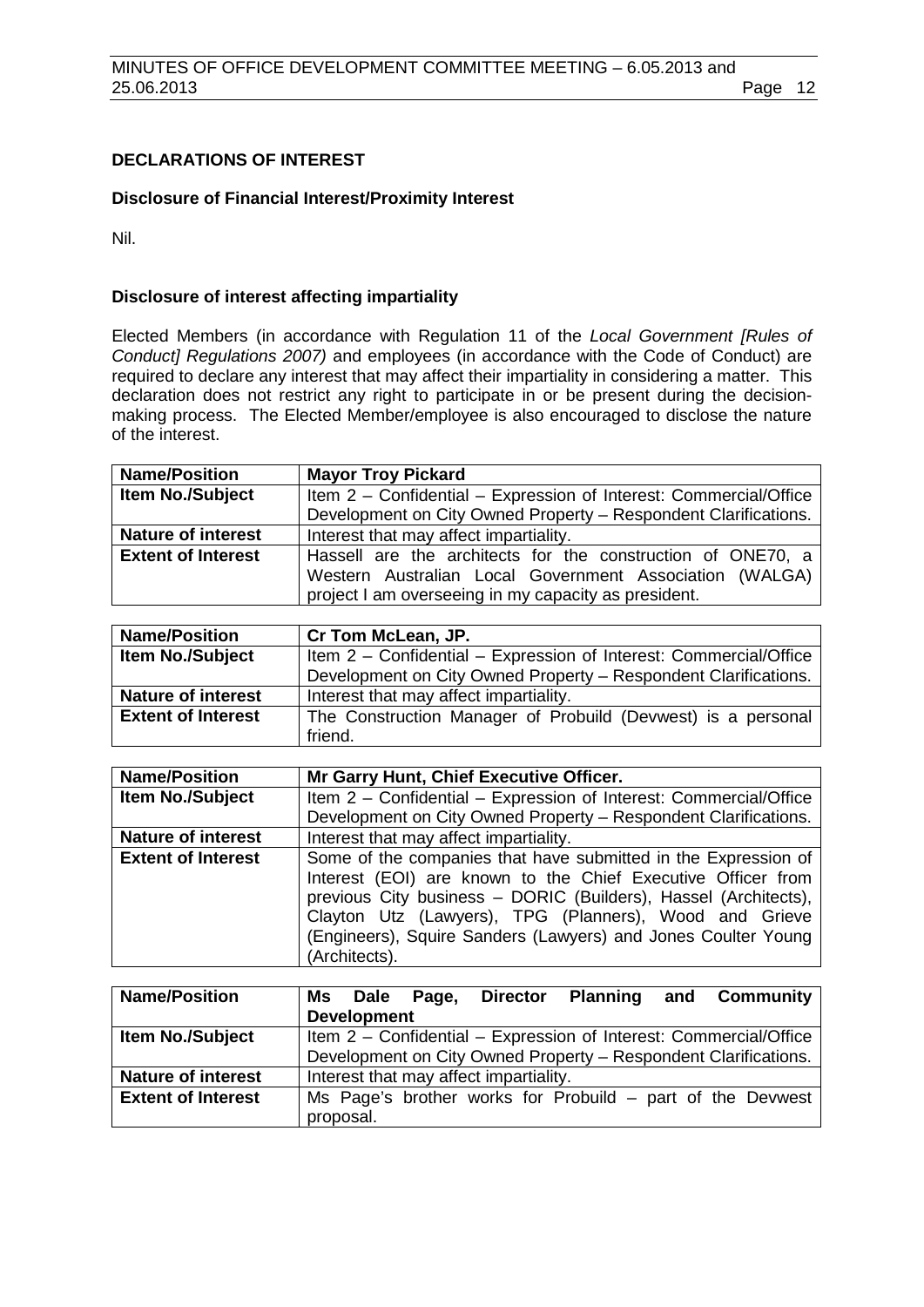MINUTES OF OFFICE DEVELOPMENT COMMITTEE MEETING – 6.05.2013 and 25.06.2013 Page 13

<span id="page-12-0"></span>

| <b>ITEM 2</b>                         | CONFIDENTIAL - EXPRESSION OF INTEREST:<br><b>COMMERCIAL/OFFICE DEVELOPMENT ON CITY</b><br><b>RESPONDENT</b><br><b>OWNED PROPERTY</b><br><b>Contract Contract Contract</b><br><b>CLARIFICATIONS</b> |
|---------------------------------------|----------------------------------------------------------------------------------------------------------------------------------------------------------------------------------------------------|
| WARD                                  | <b>North</b>                                                                                                                                                                                       |
| <b>RESPONSIBLE</b><br><b>DIRECTOR</b> | Mr Mike Tidy<br><b>Director Corporate Services</b>                                                                                                                                                 |

**FILE NUMBER** 103036, 101515

**ATTACHMENTS** Attachment 1 Additional information requested from respondents Attachment 2 Information provided by Seven Capital (Perth) Pty Ltd Attachment 3 Information provided by Devwest Group Pty Ltd Attachment 4 Information provided by Georgiou Group Pty Ltd / Investec Bank (Australia) Ltd Attachment 5 Comments provided by Jason Willoughby – Development Advisor<br>Comments provided by Jac Attachment 6 Comments provided by Jackson McDonald – Legal Advisor Attachment 7 Legal advice from Jackson McDonald regarding the Build Own Transfer model Attachment 8 Assessment of the financial information provided by Devwest Group Pty Ltd

> *(Please Note: These attachments are confidential and will appear in the official Minute Book only)*

**AUTHORITY / DISCRETION** Executive - The substantial direction setting and oversight role of Council, such as adopting plans and reports, accepting tenders, directing operations, setting and amending budgets.

This report is confidential in accordance with sections 5.23(2)(c) and 5.23(2)(e)(ii) of the *Local Government Act 1995*, which also permits the meeting to be closed to the public for business relating to the following:

- *A contract entered into, or which may be entered into, by the local government and which relates to a matter to be discussed at the meeting;*
- *A matter that if disclosed would reveal information that has a commercial value to a person.*

A full report was provided to Elected Members under separate cover. The report is not for publication.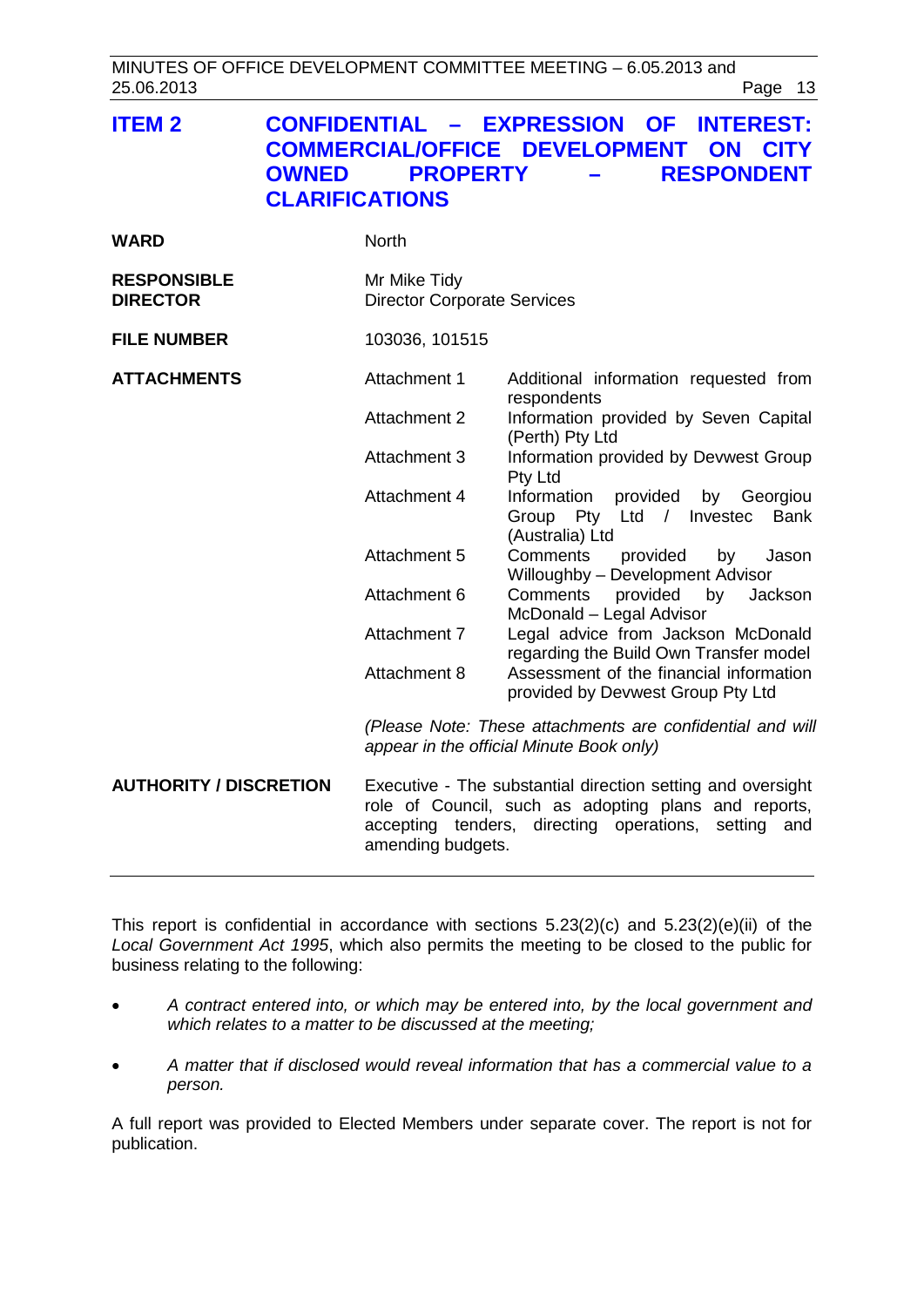*Representatives of Georgiou Group Pty Ltd entered the room at 1.37pm and left at 2.17pm.*

*Representatives of Seven Capital (Perth) Pty Ltd entered the room at 2.22pm and left at 2.54pm.*

*Cr McLean left the room at 2.23pm and returned at 2.25pm.*

*Representatives of Devwest Group Pty Ltd entered the room at 2.55pm and left at 3.12pm.*

*The Probity Advisor and Manager City Projects left the room at 3.44pm and returned at 3.47pm.*

*The Principal Legal Officer entered the room at 3.57pm.*

*Ms Page left the room at 3.58pm and returned at 3.59pm.*

# **OFFICER'S RECOMMENDATION:**

That Council:

- 1 NOTES the information provided by respondents contained within Attachments 2 4 to this Report;
- 2 NOTES the comments provided by the Development Advisor and the Legal Advisor in the additional information provided by respondents contained within Attachments 5 – 8 to this Report;
- 3 CONSIDERS the information provided by respondents and the comments provided by the Development Advisor and the Legal Advisor, contained within Attachments 2 – 8 to this Report, in determining the preferred respondent(s) for the development of a commercial office building on Lot 507 Boas Avenue, Joondalup and/or Lot 496 Davidson Terrace, Joondalup;
- 4 REQUESTS the Chief Executive Officer to seek agreement from the preferred respondent(s) to the City's Expression of Interest process to work with the City to prepare a proposal to be submitted as part of the State Government's request for Expression of Interest for State Government Office Accommodation in Joondalup;
- 5 REQUESTS the Chief Executive Officer to undertake further due diligence and negotiations with the preferred respondent(s) to identify a potential corporate anchor tenant for the development of a commercial office building on Lot 507 Boas Avenue, Joondalup and/or Lot 496 Davidson Terrace, Joondalup.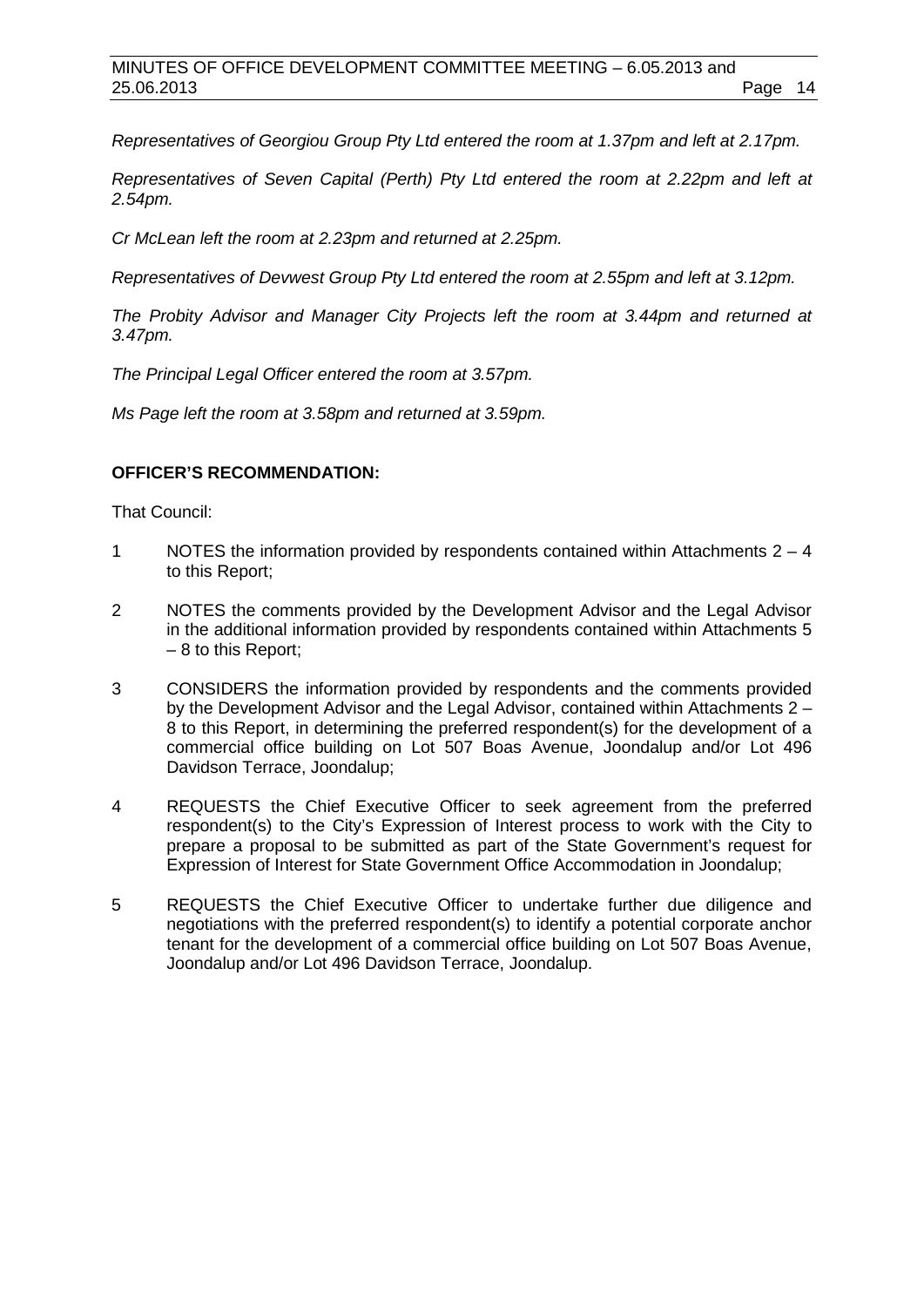**MOVED Mr Hunt, SECONDED Cr Gobbert that the Office Development Committee RECOMMENDS that Council:**

- **1 NOTES the information provided by respondents contained within Attachments 2 – 4 to this Report;**
- **2 NOTES the comments provided by the Development Advisor and the Legal Advisor in the additional information provided by respondents contained within Attachments 5 – 8 to this Report;**
- **3 CONSIDERS the information provided by respondents and the comments provided by the Development Advisor and the Legal Advisor, contained within Attachments 2 – 8 to this Report, and determines that Seven Capital (Perth) Pty Ltd is the preferred respondent for the development of Lot 507 Boas Avenue, Joondalup and/or Lot 496 Davidson Terrace, Joondalup;**
- **4 REQUESTS the Chief Executive Officer to seek agreement from the preferred respondent to the City's Expression of Interest process to work with the City to prepare a proposal to be submitted as part of the State Government's request for Expression of Interest for State Government Office Accommodation in Joondalup;**
- **5 REQUESTS the Chief Executive Officer to undertake further due diligence and negotiations with the preferred respondent to identify a potential corporate anchor tenant for the development of Lot 507 Boas Avenue, Joondalup and/or Lot 496 Davidson Terrace, Joondalup.**

# **The Motion was Put and CARRIED (6/0) CARRIED (6/0)**

**In favour of the Motion:** Mayor Pickard, Crs Chester, Gobbert, McLean, Mr Hunt and Ms Page.

# **MOTION TO GO TO OPEN DOORS – [02154, 08122]**

**MOVED Cr Hollywood, SECONDED Cr McLean that the Office Development Committee, in accordance with Clause 67(4) of the City's** *Standing Orders Local Law 2005***, RESOLVES the meeting be now held with OPEN DOORS.**

# **The Motion was Put and CARRIED (6/0) CARRIED (6/0)**

**In favour of the Motion:** Mayor Pickard, Crs Chester, Gobbert, McLean, Mr Hunt and Ms Page.

*Doors opened at 4.19pm.*

*No members of the public or press were present.*